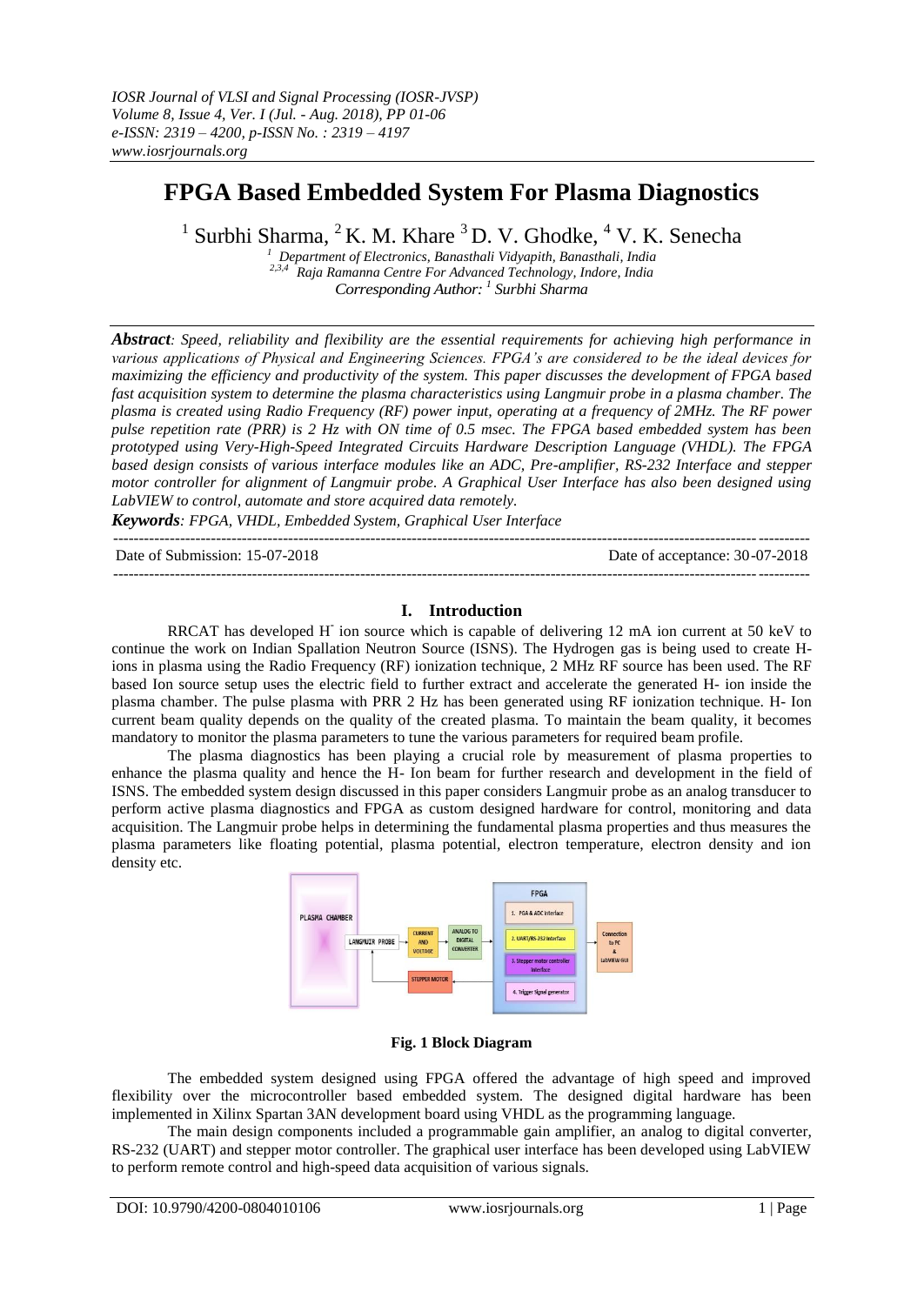### **II. Data Acquisition Using FPGA**

An Embedded system is designed to perform the acquisition of the real-time signals. Its development involves the design, simulation, and Implementation of various sub-modules in FPGA for plasma characterization of H- ion source using Langmuir probe.

The hardware components have been designed using VHDL programming language. The designed interface modules are Analog to Digital Converter (AD-7606-4, LTC-1407), Programmable Gain Amplifier (LTC-6912), Stepper motor driver and Universal Asynchronous Receiver and Transmitter along with Switches and LEDs for control and indications. The data is supposed to be captured during the on time of the pulse generated by the H- ion source. The analog to digital converter (AD7606-4) samples the captured data at a sampling rate of 200 Ksps. The data is stored in the memory of the FPGA and can be sent to the computer using RS-232 serial communication protocol for further processing.

### **III. HARDWARE IMPLEMENTATION AND RESULTS**

The individual modules created using VHDL were simulated and verified using Xilinx EDA tool. The simulator created a virtual environment to test the concept of the design. The test benches were written for each interface module using VHDL and then the stimulus signals were applied to test the functionality of the design. The simulation results were observed on ISim simulator by Xilinx.



### **Fig.2 Simulation for ADC**

The simulation results for analog to digital Converter Interface have been shown below in fig.2.The converted signal in ADC (adc\_conv) enables the conversion of the data. When the convert signal goes low, the data conversion is done with respect to the SPI clock. A sequence of 34 clocks exists between two convert signals. Here spi\_ss\_b, sf\_ce0, fpga\_init\_b, dac\_cs indicate the SPI bus signals for other devices on board and their values are set accordingly to avoid bus contention. The result of the digital data was also observed on the led's available on the board.

|                        | Value   | .                |                |                | _____<br>--<br>15.200000 ue |      |       |        |
|------------------------|---------|------------------|----------------|----------------|-----------------------------|------|-------|--------|
| Name                   |         | jū us            | $5 \text{ ms}$ | $\mu$ is       | $15 \text{ us}$             | pous | ps us | j30 us |
| lig clk                | $\circ$ |                  |                |                |                             |      |       |        |
| lijk reset             | $\circ$ |                  |                |                |                             |      |       |        |
| e amp_shdn             | $\circ$ |                  |                |                |                             |      |       |        |
| le spi dk              | $\circ$ |                  |                | <b>AAAAAAA</b> |                             |      |       |        |
| lig amp_cs             | ٠       |                  |                |                |                             |      |       |        |
| Le spi_mosi            | $\circ$ |                  | m.             |                |                             |      |       |        |
| g spi_cs_b             | $\circ$ |                  |                |                |                             |      |       |        |
| $\frac{1}{2}$ if $ce0$ | ٠       |                  |                |                |                             |      |       |        |
| tops init b            | п       |                  |                |                |                             |      |       |        |
| Le dac cs              | ×       |                  |                |                |                             |      |       |        |
|                        |         |                  |                |                |                             |      |       |        |
|                        |         |                  |                |                |                             |      |       |        |
|                        |         |                  |                |                |                             |      |       |        |
|                        |         |                  |                |                |                             |      |       |        |
|                        |         |                  |                |                |                             |      |       |        |
|                        |         |                  |                |                |                             |      |       |        |
|                        |         |                  |                |                |                             |      |       |        |
|                        |         | X1: 15.200000 us |                |                |                             |      |       |        |

**Fig.3 Simulation for Pre-amp**

Fig.3 shows the simulation results of a preamplifier. The SPI clock has been generated and as soon as the chip select (amp\_cs) goes low the value of the gain is set inside the gain register. The gain register is 8 bits, so 8 clocks are needed inside the preamplifier chip select to load the value. The amp\_shdn is the shutdown signal for the Programmable Gain Amplifier. For the pre-amp also the spi\_ss\_b, Sf\_ce0, FPGA\_init\_b, dac\_cs are the SPI bus signals for other devices on board. The value of these signals is set accordingly to avoid bus contention. VHDL module for the stepper motor was simulated, the pulse signal was given as the input to the motor.



**Fig.4 Simulation for Stepper Motor Controller**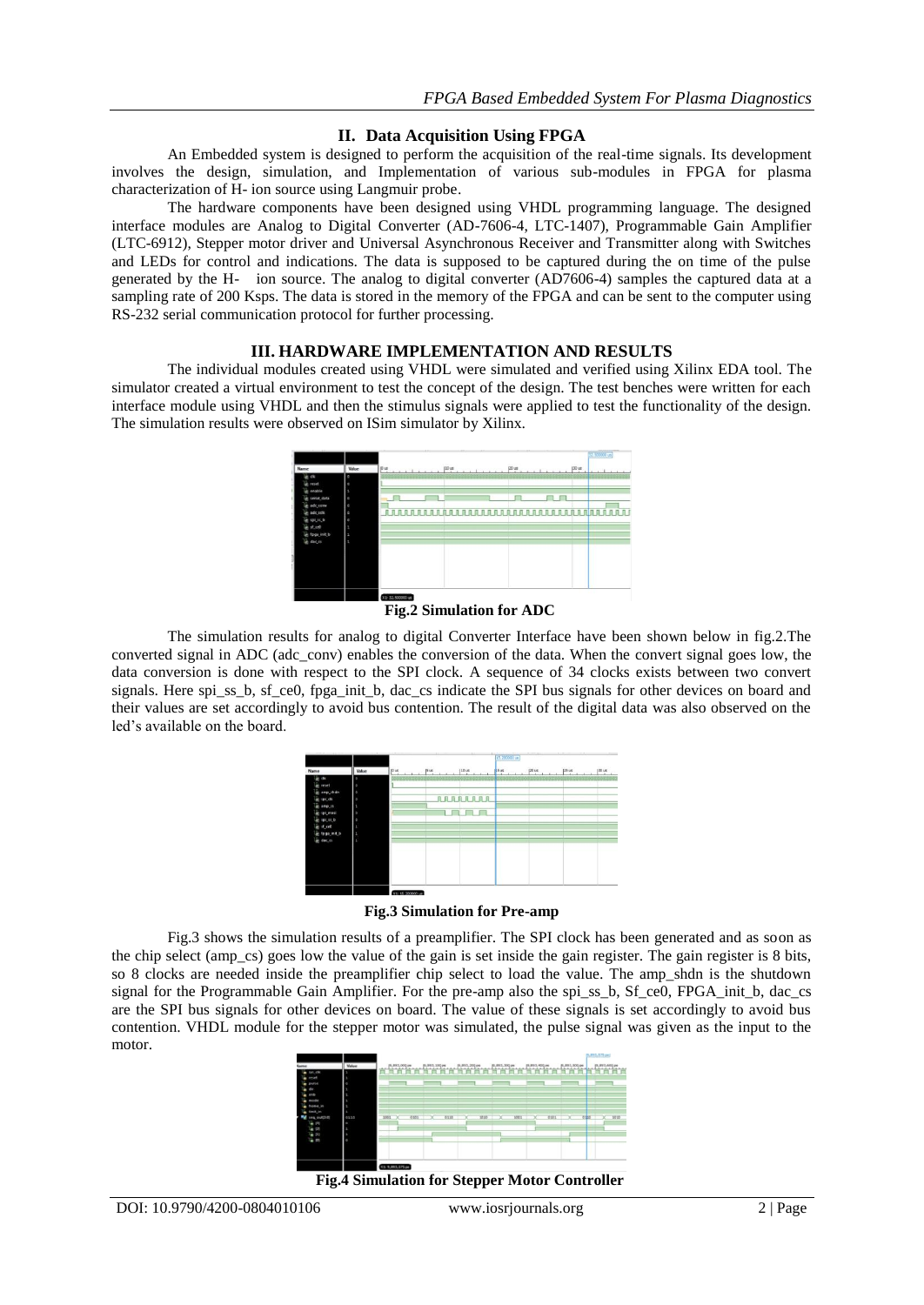

**Fig.5 Simulation for UART (RS-232)**

In fig. 4 the sequence for the rotation of the motor can be observed on the seq\_out signal. If the direction signal is set low, the sequence of the motor will get reversed.The UART interface designed was also tested where the input from the RX is sent to the TX to test the echo back (seen in fig.5).The UART was designed to work for eight data bits, zero parity and one stop bit. The signal I clk is sixteen times the baud rate and I clk baud count is the number of cycles of I clk between baud ticks. The I clk baud count is used to define the baud rate for the receiver and the transmitter. The implementation gave the actual realization of the design. The digital oscilloscope was used to check the internal signals generated by the FPGA. The implemented design was tested using ADC board and Stepper Motor Driver board which was designed and developed by RRCAT. A Graphical User Interface has been designed using LabVIEW to control and store acquired data.



**Fig.6 Implementation for Pre-Amplifier**



**Fig.7 Implementation for ADC**

Fig.6 shows the signals of the pre-amplifier. The SPI clock (Yellow) was seen along with the chip select (Blue) of the amplifier and the MISO (Master in serial out) (Purple) data was also observed. The gain of the PGA is set with respect to the SPI Clock. The implementation of the ADC is shown in fig.7. The ADC convert signal (Blue) goes low for 34 clocks. The serial data (Purple) that the chip generates is also seen with respect to the SPI clock (Yellow). The stepper motor implementation shows the results of the sequence (Blue, Purple and green) (only 3 bits are shown here) generated for its rotation in fig.8. The sequence along with the pulse (Yellow) can be observed. If the direction of the motor is set low then the sequence will run in opposite direction.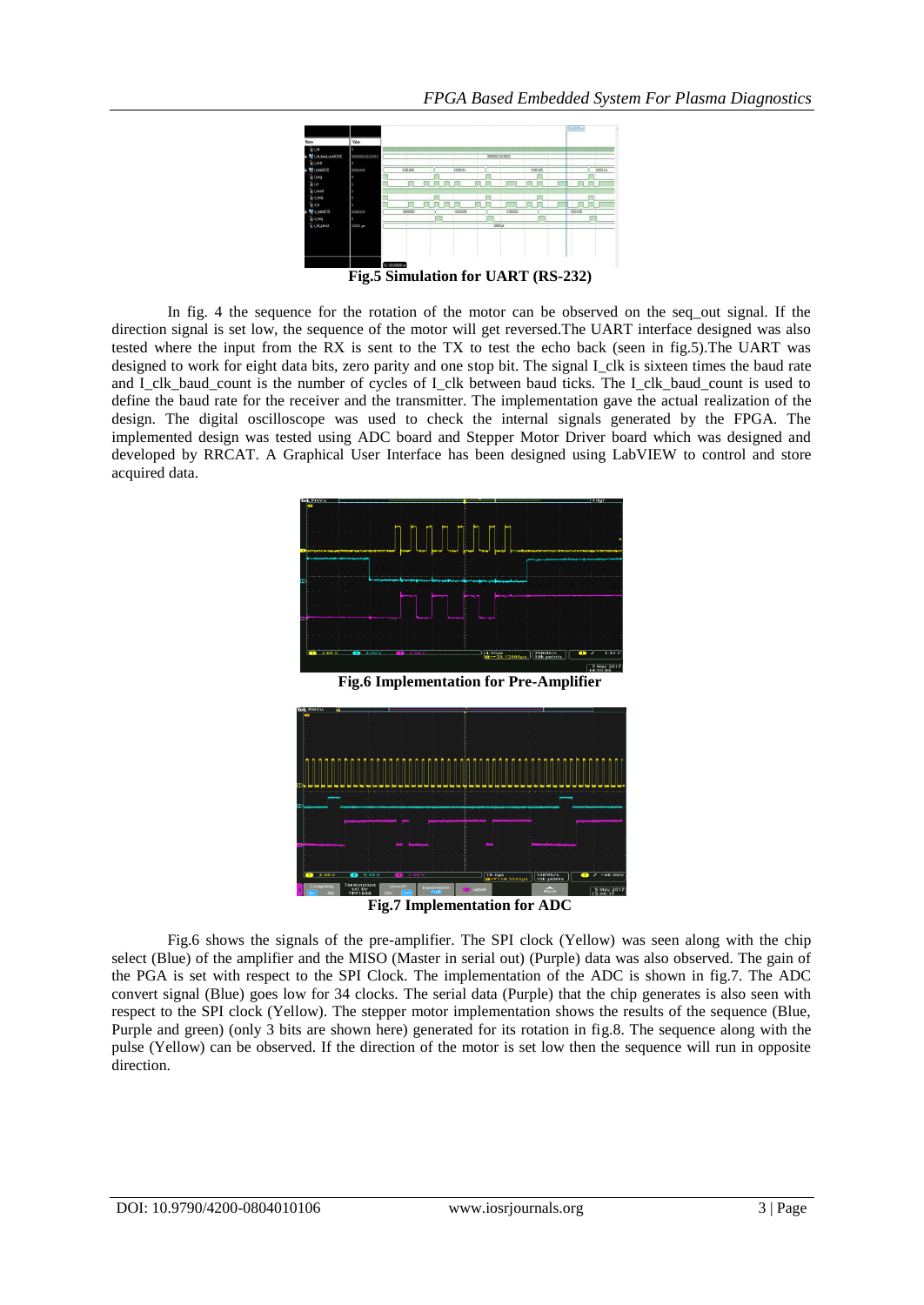

**Fig.8 Implementation for Stepper Motor Controller**



**Fig.9 Data acquisition samples obtained within the on time of 0.5 msec**



**Fig.10 Synchronization of an external trigger signal with acquisition signal**

The results of data acquisition were observed on the oscilloscope fig. 9. The trigger signal **(Purple)** of 2Hz frequency and 0.5 msec on time was generated using VHDL. Multiple samples **(Yellow)** of the data can be acquired during the on time of the trigger signal. The fig.10 shows, the adc\_conv **(Yellow)** and the acquisition enable signal (**Purple**) have been synchronized with respect to the External trigger signal **(Blue)**. The delay between the external trigger and acquisition enable signal is found to be less than 20 ns and it can be reduced by increasing the synchronization frequency.

| COM15:9600baud - Tera Term VT<br>M.                           | $\mathbf{x}$<br>$\Box$ e |
|---------------------------------------------------------------|--------------------------|
| File Edit Setup<br>Control<br>Help<br>Window                  |                          |
| LAM DATA><br>U1:003926<br>U2:006652<br>U3:016067              | ۸                        |
| U4:010810                                                     |                          |
| LAM DATA><br>U1:003926<br>U2:006654<br>U3:016070<br>U4:010810 |                          |
| LAM DATA><br>U1:003926<br>U2:006651<br>U3:016078<br>U4:010811 |                          |
| LAM DATA><br>U1:003927<br>U2:006649<br>U3:016060<br>U4:01     | $\overline{\phantom{a}}$ |

**Fig.11 HyperTerminal displaying real time values**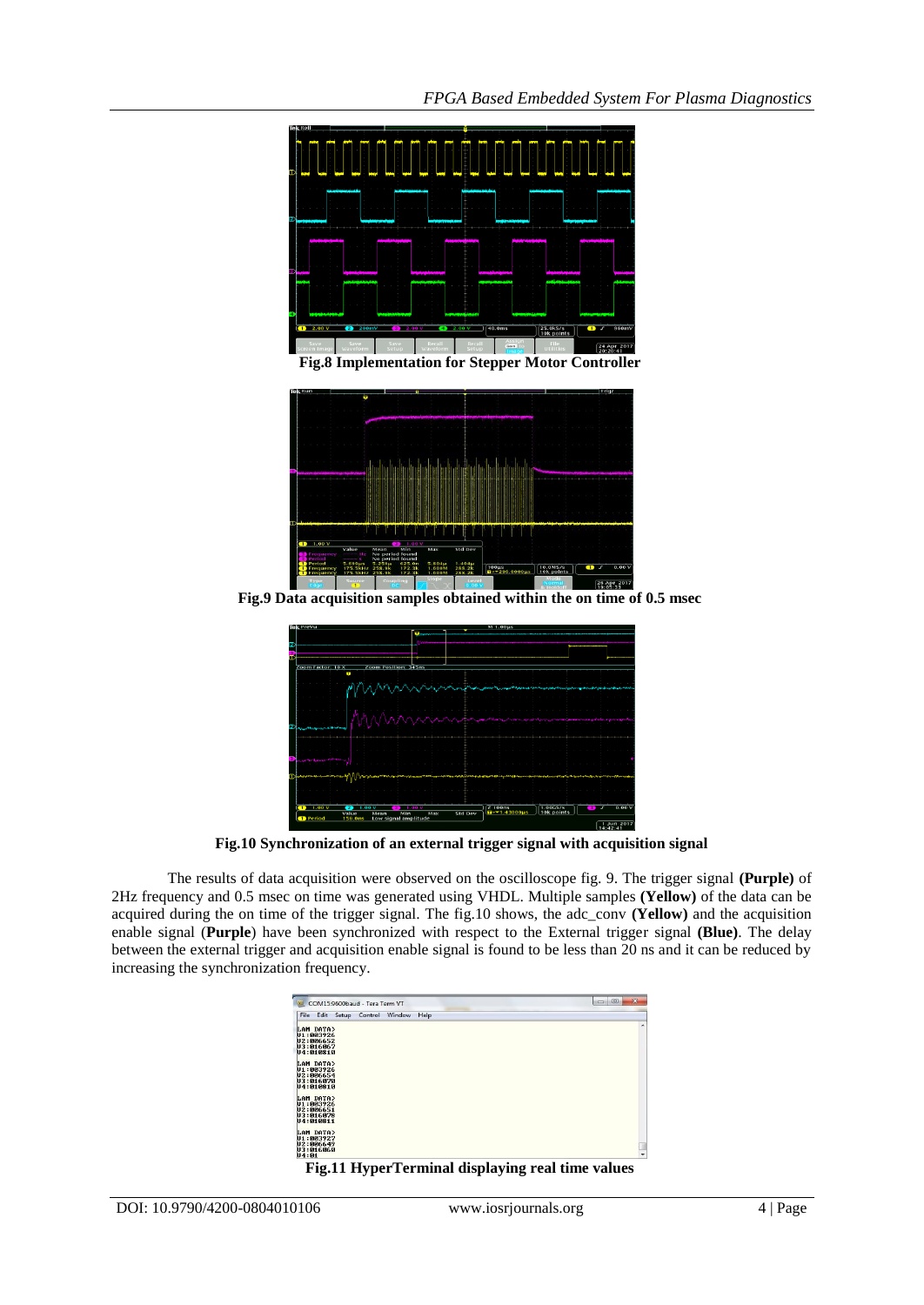From Fig.11 we can see that V1 (channel one) is 3926 so after performing the conversion we get the digital equivalent of the analog voltage applied.

 $\frac{3926}{32767} \times 10 = 1.198156 \text{ volts}$ Similarly, the conversions for V3 and V4 can be done V3 (channel three) is 16067 16067

$$
\frac{2000}{32767} \times 10 = 4.9034089 \text{ volts}
$$

V4 (channel two) is 10810  $\frac{10810}{32767} \times 10 = 3.2990508 \text{ volts}$ 



**Fig.12 GUI Block Diagram and Front Panel in running mode**

The GUI created using LabVIEW is also able to capture the correct data, this can be seen in the Fig.12.This verifies the functionality of the interfaced modules and the working of the GUI.

## **IV. Conclusion**

An embedded system design using an FPGA has been successfully developed. The design of embedded system involves design, simulation and Implementation of various sub-modules in FPGA for plasma characterization of H- ion source using Langmuir probe. VHDL programming language has been used to interface the peripherals with FPGA. The designed controllers in VHDL include UART, PGA (LTC-6912) and ADC (LTC1407), Stepper motor controller along with Switches and LEDs for control and indications. The communication link with the graphical user interface and development board was also verified. The stepper motor control and sample analog voltages have been captured using the designed GUI and displayed. The results captured by the GUI were compared to the results observed on the HyperTerminal. This verified the correctness of Graphical user interface design.



**Fig.11 Embedded system Setup**

### **V. Future Scope**

Due to time constraints, the task of acquiring the I-V characteristics for Langmuir Probe remains pending. The GUI design can be enhanced to provide more utility to the user.

In this project, the ADC (AD-7606) has been implemented using the serial protocol, which could be configured in the parallel mode to increase the no. of samples in given time, thus increasing the speed of operation. Later the FPGA based embedded system setup can also be integrated with the USB-4000